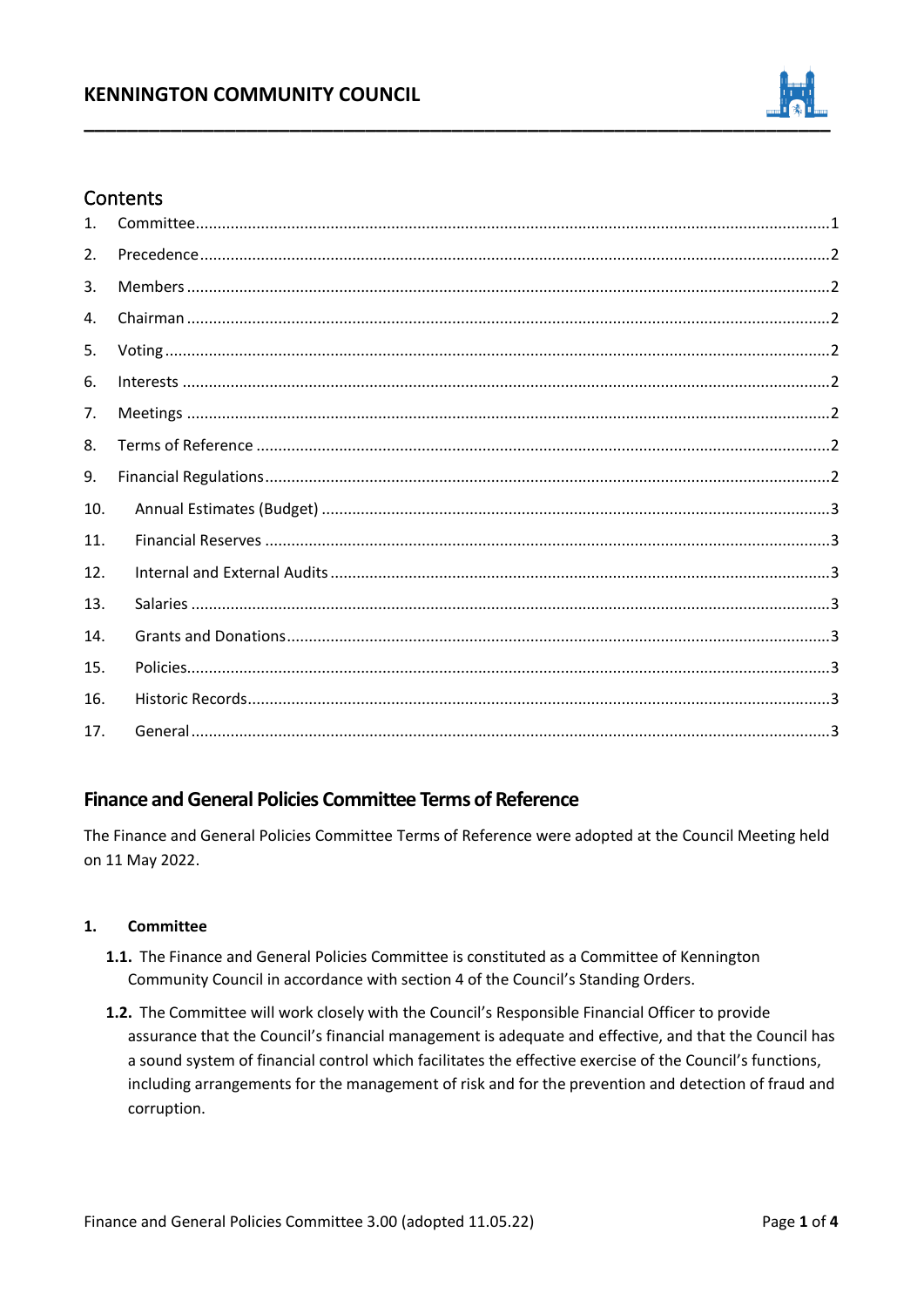

# <span id="page-1-0"></span>**2. Precedence**

**2.1.** Where there is any actual or perceived difference in interpretation between these Terms of Reference and the Council's Standing Orders or Financial Regulations, the Council's Standing Orders or Financial Regulations shall apply.

# <span id="page-1-1"></span>**3. Members**

- **3.1.** Five Councillors shall be appointed annually at the Annual Council Meeting as voting members. In addition, the Chair of the Council, unless he or she is one of the five appointed voting members, shall be an ex-officio member entitled to attend meetings, to speak, to propose or second a motion but not to vote. Substitute members are permitted, provided two days' notice has been given to the Proper Officer.
- **3.2.** The Council's Responsible Financial Officer shall attend all meetings of the Committee, to provide advice and guidance and to record outcomes of the meeting.
- **3.3.** The quorum of the Committee shall be three Members.
- **3.4.** In the event of a vacancy arising on this committee, a replacement Councillor may be appointed during the year by the Community Council at a full Council meeting and serve until the Annual Meeting of the Council.

# <span id="page-1-2"></span>**4. Chairman**

**4.1.** The Chairman is to be elected annually by the Committee at their first Meeting.

#### <span id="page-1-3"></span>**5. Voting**

**5.1.** Only Councillors referred to in paragraph 3 may vote and participate at a meeting. In the case of an equal vote the Chair of the Committee shall have a second or casting vote.

# <span id="page-1-4"></span>**6. Interests**

**6.1.** A councillor with voting rights who has a disclosable pecuniary interest or another interest as set out in the Council's code of conduct in a matter being considered at a meeting is subject to statutory limitations or restrictions under the code on his/her right to participate and vote on that matter.

# <span id="page-1-5"></span>**7. Meetings**

- **7.1.** The Committee will meet as the workload requires, but in any case, at least four times each year.
- **7.2.** Meetings shall be open to the public unless their presence is prejudicial to the public interest by reason of the confidential nature of the business to be transacted or for other special reasons.

# <span id="page-1-6"></span>**8. Terms of Reference**

**8.1.** The Committee will review its terms of reference at least once during the year and make recommendations to Council for its approval at the Annual Council Meeting of Council or when necessary.

# <span id="page-1-7"></span>**9. Financial Regulations**

**9.1.** To review annually the Council's Financial Regulations, having due regard to Model Financial Regulations published by the National Association for Local Councils, and to make recommendations to full Council for their approval.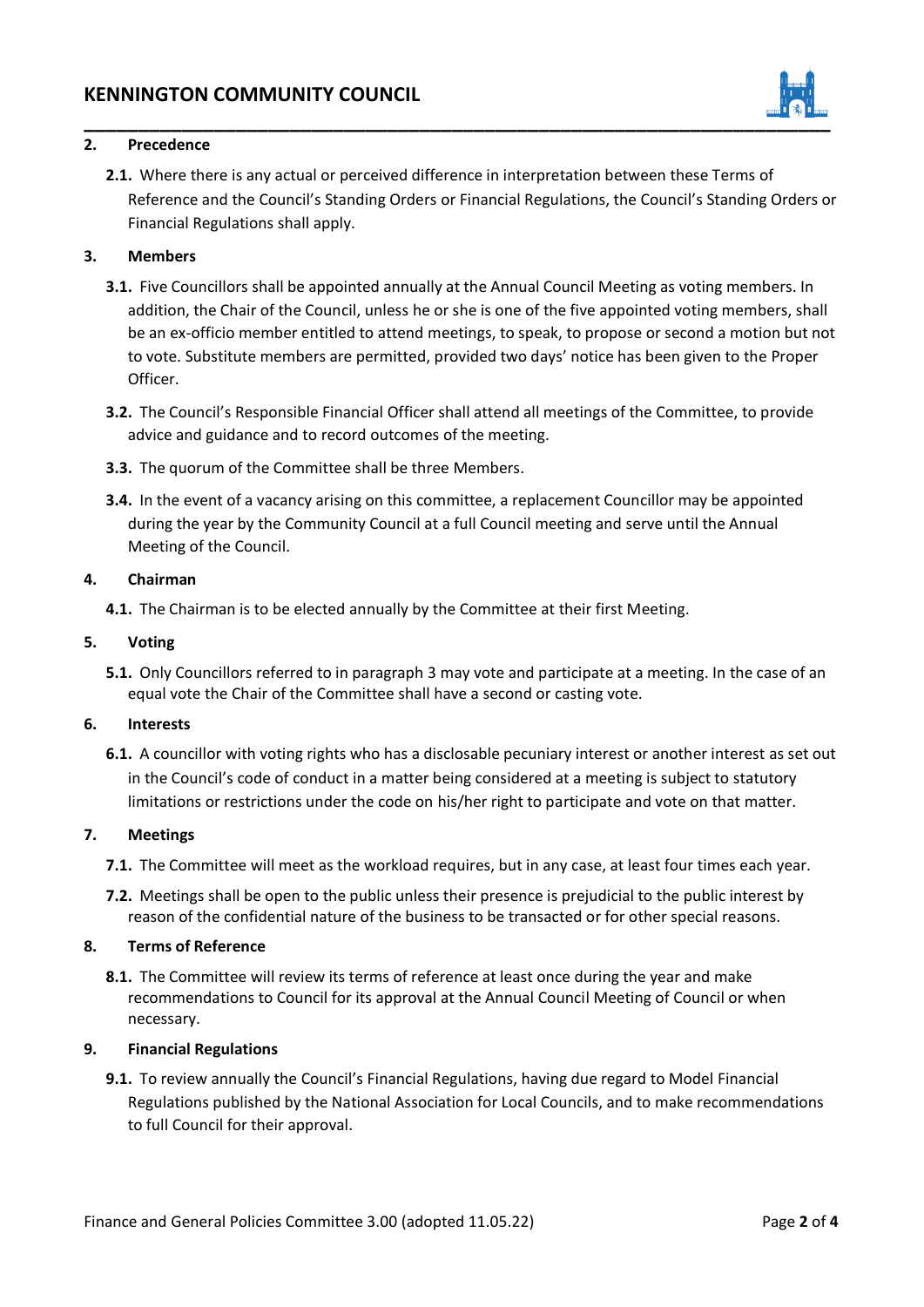# **KENNINGTON COMMUNITY COUNCIL**



**9.2.** To ensure that the provisions made in the Council's Financial Regulations are adequate and effective and are correctly applied.

# <span id="page-2-0"></span>**10. Annual Estimates (Budget)**

**10.1.** To ensure that the annual budget is prepared in accordance with the Financial Regulations and submitted to the full Council for their approval no later than at their December meeting.

# <span id="page-2-1"></span>**11. Financial Reserves**

- **11.1.** To review and recommend the appropriate level of reserves required, for approval by the full Council.
- **11.2.** To ensure that all reserves are managed in line with the Council's Financial Regulations.

# <span id="page-2-2"></span>**12. Internal and External Audits**

- **12.1.** To ensure that effective measures are in place for internal and external audit and that these are conducted in a timely manner.
- **12.2.** To arrange for implementation of any recommendations arising from internal or external audit.

# <span id="page-2-3"></span>**13. Salaries**

- **13.1.** To receive recommendations from the Personnel and Development Committee regarding salaries and other payroll and non-payroll employment benefits, for review and inclusion in budgets. Approval of individual salaries and other employment payroll and non-payroll benefits will be retained by the full Council, meeting in closed session.
- **13.2.** To review and recommend arrangements for payment of salaries to all employees of the Council, having regard to statutory requirements including but not limited to PAYE, National Insurance, pensions provision.

# <span id="page-2-4"></span>**14. Grants and Donations**

**14.1.** To draw up and put forward for approval by the full Council relevant policies and procedures for consideration of all applications for grants and donations.

# <span id="page-2-5"></span>**15. Policies**

- **15.1.** To prepare, review, monitor and amend the Council's Standing Orders and recommend accordingly.
- **15.2.** To draw up and review as required (but in any case, annually) a scheme for all other policies required for lawful and effective operation of the Council, and to track progress of development or review of each policy.

# <span id="page-2-6"></span>**16. Historic Records**

**16.1.** To ensure that the Council's historic records are maintained and expanded.

# **17. Information Technology**

**17.1.** To consult relevant committees and prepare for approval by Council relevant policies on the acquisition and use of all IT systems, including software licences, hardware, cloud services, mobile, audio-visual equipment, security, and support services, to optimise usage.

# <span id="page-2-7"></span>**18. General**